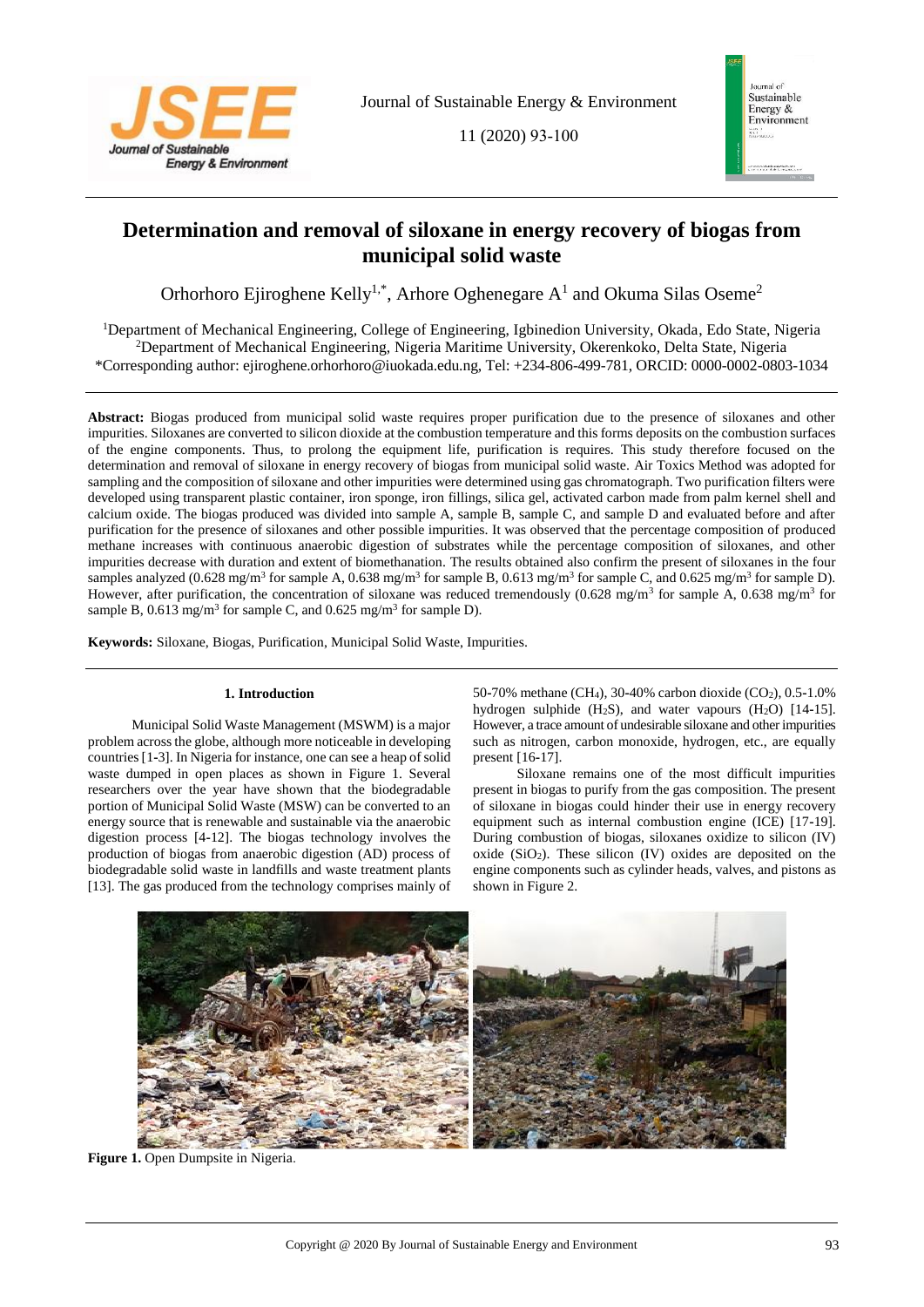

(a) Coating of Valves (b) Abrasion of Cylinder Liner (c) Engine Top Cylinder **Figure 2.** Effect of Siloxane on Engine Components [16**-**17].

| S/N | Compound                     | Abbreviation   | Formula                            | <b>MW</b>       | % Si  | <b>VP</b> | <b>BP</b> | <b>SW</b> |
|-----|------------------------------|----------------|------------------------------------|-----------------|-------|-----------|-----------|-----------|
|     | Hexamethylcyclotrisiloxane   | $D_3$          | $Si3-O3-(CH3)6$                    | 222             | 0.380 | 10        | 273       | 1.56      |
|     | Octamethylcyclotetrasiloxane | $\mathbf{D}_4$ | $Si_4-O_4$ - $CH_3$ ) <sub>8</sub> | 297             | 0.378 |           | 347       | 0.06      |
|     | Decamethylcyclopentasiloxane | $\mathbf{D}_5$ | $Si5-O5-(CH3)10$                   | 37 <sup>1</sup> | 0.379 | 0.4       | 410       | 0.02      |
|     | Octamethyltrisiloxane        | L3             | $Si3-O2(CH3)8$                     | 236             | 0.357 | 3.9       | 306       | 0.04      |
|     | Trimethylsilanol             | <b>MOH</b>     | $Si$ - $CH_3$ <sub>3</sub> - $OH$  | 90              | 0.312 |           | 210       |           |

\*%Si-% Silicon, \*MW-Molecular Weight, \* VP**-**Vapor Pressure (mmHg), BP**-**Boiling Point (ºF), WS**-**Water Solubility (mg/l)

Upon the usage of the engine, the hard silicon residues abrade and rapidly wear off the engine surfaces [19**-**20]. Besides, silicon oxide as a good thermal insulator also contributes to the overheating of the engine components thereby reduces the compression and engine efficiency [21]. Also, as a result of the abraded nature of the slip liners of the ICE, the piston crowns become worn. These problems usually cause an estimated 75% reduction in engine life, valve plugging, and spark plug fouling [22].

Siloxanes a volatile organic silicon compounds (VOSCs) are usually found in commercial and consumer products, such as cosmetics and detergents. Irrespective of the fact that some siloxanes quickly volatilize into the atmosphere but other less volatile compounds of siloxanes end up in biogas as impurities. Some typical siloxane compounds, formula and their properties are shown in Table 1. The quantity of total volatile siloxanes content and their relative percentage composition in biogas vary depending on the sources of waste composition used for the production of biogas. In wastewater for instance, hydroscopic siloxanes accumulate in the sewage sludge and under anaerobic digestion process; it is transfer as an impurities in produce biogas. Similarly, siloxanes in the anaerobic environment of an open dumpsite and landfill also transfer to the biogas [17, 23**-**24]. The presence of siloxanes in biogas is found in the form of a white powder in gas turbine hot section components, or as a light coating on various types of heat exchangers. Also, it can be reveal as a deposit on combustion surfaces in reciprocating engines and as a light coating on post**-**combustion catalysts [16, 25]. The white powder formed on engine and power plant components are primarily silicon dioxide (SiO<sub>2</sub>), a product of siloxane combustion [16, 23].

Furthermore, if the technology for the purification of biogas is efficiently developed, overdependence on fossil fuel for powering of engine and power plant will be reduced. Methane an active greenhouse gas contributes to global warming. However, biogas usage via effective burning will help to controls the amount of methane gas released into the atmosphere. Adoption of biogas technology as part of solutions to energy problem is not complete without considering the purification process. As a result of this, there is need to determine and remove unwanted impurities such as siloxane in energy recovery of biogas from municipal solid waste**.** Although, efforts have been made by several researchers in the past in finding solution to the above mentioned problems, but more need to be done especially in Sub**-**Sahara Africa where the technology is still at the embryo stage.

#### **2. Materials and Methods**

#### **2.1 Materials**

Table 2 shows the list of equipment and materials used in this research work.

**Table 2.** List of Materials and their Usage.

| S/N | List of Equipment   | Usage                                         |  |  |
|-----|---------------------|-----------------------------------------------|--|--|
|     | and Materials       |                                               |  |  |
| 1.  | Anaerobic digestion | Anaerobic digestion plant was used for        |  |  |
|     | plant               | co-digestion of substrates.                   |  |  |
| 2.  | Nose mask           | For protection against poisonous gases,       |  |  |
|     |                     | contaminants from collected household         |  |  |
|     |                     | wastes.                                       |  |  |
| 3.  | Substrate           | The substrates used in this research          |  |  |
|     |                     | work include biodegradable portion of         |  |  |
|     |                     | municipal solid waste.                        |  |  |
| 4.  | Gesa thermometer    | A Termometros SL analogue thermometer         |  |  |
|     |                     | manufactured by GESA with precision           |  |  |
|     |                     | of $\pm 0.01^{\circ}$ was used to monitor the |  |  |
|     |                     | temperature reading of the slurry.            |  |  |
| 5.  | Pressure gauge      | A CPG pressure gauge manufactured by          |  |  |
|     |                     | WIKA company with precision of                |  |  |
|     |                     | $\pm 0.01$ <i>bar</i> was used for monitoring |  |  |
|     |                     | pressure buildup of generated biogas          |  |  |
| 6.  | Gas Chromatograph   | Trace 1310 gas chromatograph,                 |  |  |
|     |                     | manufactured by Thermo Scientific             |  |  |
|     |                     | with precision of $\pm 0.01$ was used to      |  |  |
|     |                     | determine the percentage composition of       |  |  |
|     |                     | biogas components present.                    |  |  |

The composition of waste used in this research work is shown in Figure 3.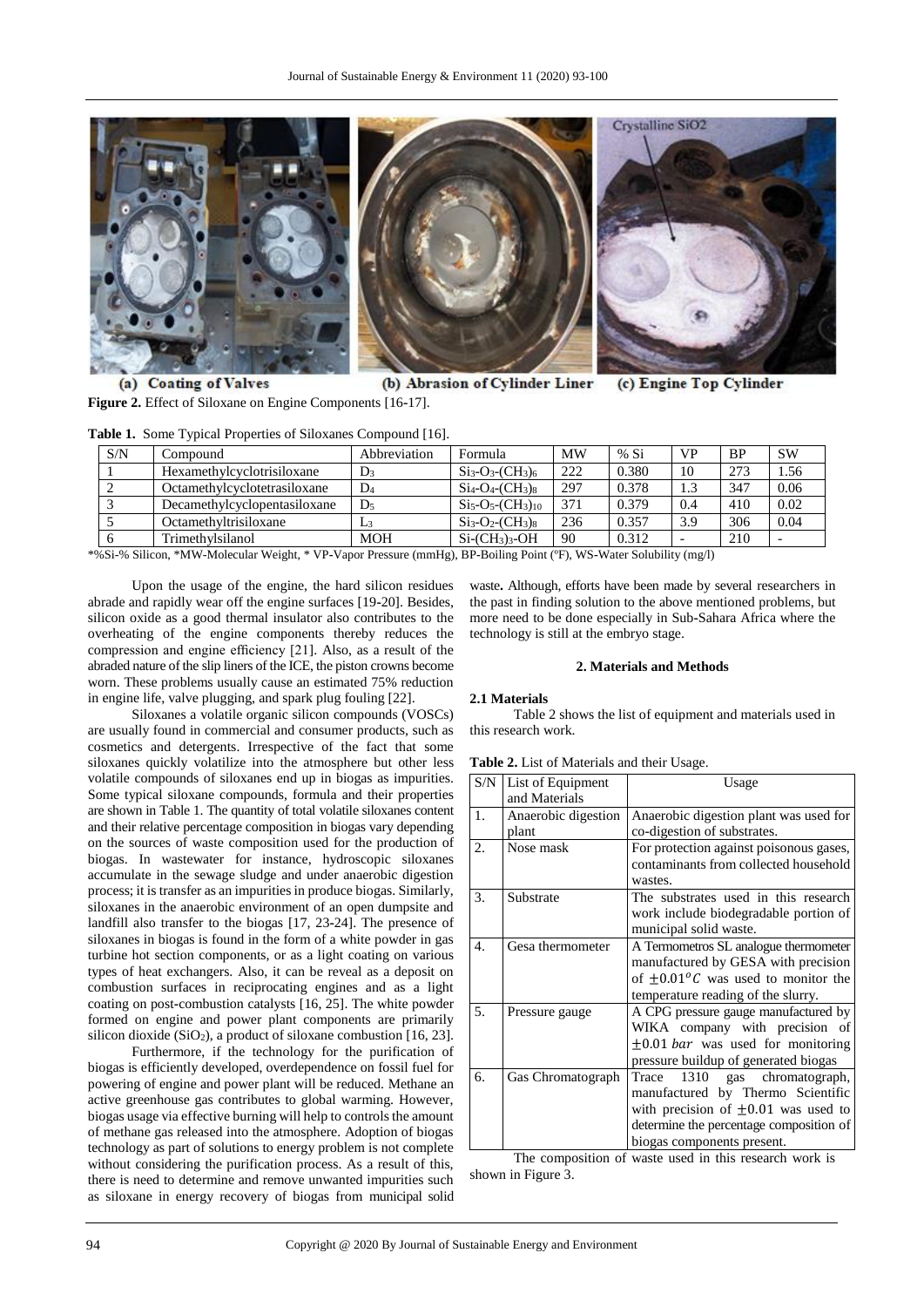

**Figure 3.** Compositions of Solid Wastes.

# **2.2 Methods**

# **2.2.1 Biogas Production**

Biodegradable portion of MSW that comprises of garri waste, plantain peels, fruit waste, cassava peels, yam remnants, vegetable wastes, beans waste, and plantain peduncles were collected from open dumpsite in Okada, Nigeria. The sorted portion was properly pulverized to reduce its size and same time increase it surface area of contact for microbe to act on [26]. The fine portion was mixed with water in a ratio of 1:2 and then charged into AD plant for anaerobic digestion to take place. Pressure gauge was monitored in an interval of 12 hours for the production of biogas and flame test was immediately carried out once the pressure gauge indicates an increase. Formation of blue flame is an indication of biogas production. At this stage the biogas produced is evacuated for analysis. The evacuated biogas sample is divided into four portions (sample A, sample B, sample C, and sample D) and four successive tests were carried out on each sample before and after purification.

# **2.2.2 Sampling and Analyzing for Siloxanes**

The Air Toxics Method (ATM) via Methanol Impinger Method (MIM) as reported by [16] was adopted in sampling and analysis of the presence of siloxanes in evacuated biogas sample. The following steps were carried out;

i. The evacuated biogas is bubbled separately through two midget impingers in series

ii. Siloxanes are absorbed into the methanol and run for 3 hours

iii. The present and percentage composition of siloxane is determined using gas chromatograph (GC)

iv. The concentration of siloxanes in biogas is calculated based on gas volume analyzed

Figure 4 shows the experimental setup.

#### **2.2.3 Development of a Purification Filter**

Biogas purification filter for removal of siloxane from biogas was developed from a transparent plastic container. It carries both inlet and outlet valves. The inlet valve receives impure biogas while the outlet valves evacuate purified biogas from the filter. The biogas sample confirm with the presence of siloxane is purified after which the processes/stages in section (2.2.2) is repeated to determine the efficacy of the developed purification filter.

#### **2.2.4 Biogas Purification**

Two separate biogas purification filter were used in this research work. The first biogas purification filter labeled "Purification Filter A" was used mainly to remove carbon (IV) oxide, water vapour, and hydrogen sulphide while the second purification filter labeled "Purification Filter B" was used for the removal of siloxane from the biogas composition. The purification filter A consists of three compartments. Each compartment consists of three separation units arranged in the following order: Water vapor separation unit followed by carbon (IV) oxide  $(CO<sub>2</sub>)$  separation unit and hydrogen sulphide  $(H_2S)$  separation unit. The masses of the samples are as follows: 500 g of iron fillings, 500 g of silica gel and 500 g of quicklime. The masses were impregnated on separate iron sponges and placed in the cylindrical polyethene container in this order: the iron sponge with silica gel was inserted first followed with that of calcium oxide (CaO) and finally iron filings. The purification filter carries inlet valve and outlet valve. The inlet valve receives biogas from the digester while the outlet valve takes the biogas to the evacuation unit. Figure 5 shows the pictorial view of the biogas purification filters.



**Figure 4.** Testing for the Presence of Siloxane in Biogas.

# **2.2.5 Preparation of Activated Charcoa**l

Palm kernel shells were collected from Okada, Nigeria. The collected palm kernel shells were washed thoroughly with clean water and allowed to completely dry in laboratory oven with temperature set at  $105^{\circ}$ C mainly to enhance combustion. The completely dried palm kernel shells were burned to ashes. To activate the charcoal from the palm kernel shell, 500 g of quicklime (CaO) was dissolved in 1000 ml of water as chemical activator. The aqueous solution was mixed with the charcoal in a 1000 ml beaker and allowed for duration of twenty four (24) hours. The charcoal was transferred to a mesh and allowed to properly drain. The charcoal was washed in water repeatedly and properly dried in a laboratory oven. The dried charcoal was pulverized and impregnate in a steel iron sponge filter B.



(a) Purification Filter A (b) Purification Filter B **Figure 5.** Pictorial View of Biogas Purification Filter.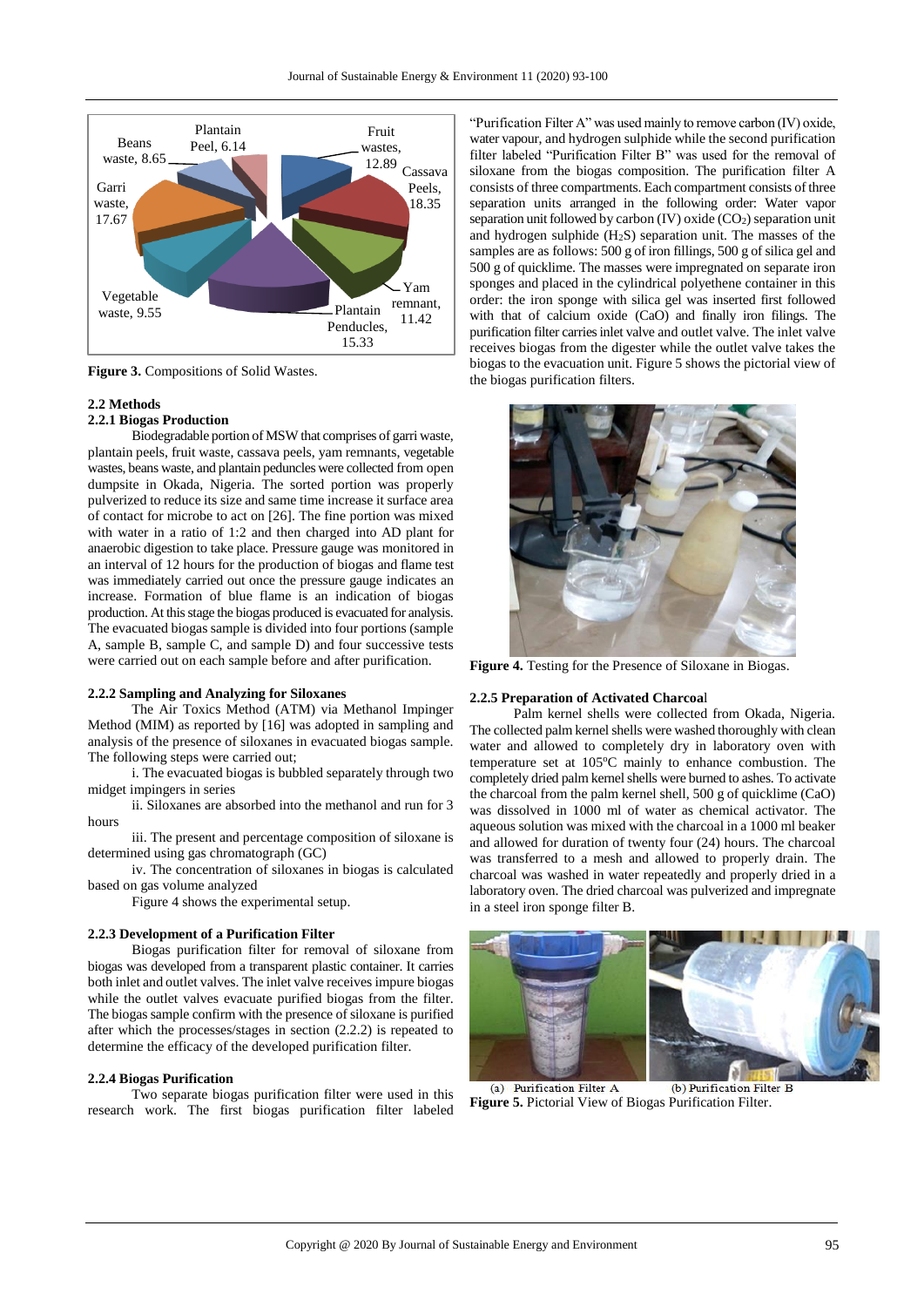

Figure 6. Gas Chromatograph.

### **2.2.6 Characterization of Produced Biogas**

An analytical technique via gas chromatograph (GC) was adopted. A gas chromatograph (GC) was utilized to separate the biogas sample into its components followed by detection using a mass spectrometry (MS) detector. Trace 1310 gas chromatograph, manufactured by Thermo Scientific with a precision of  $\pm 0.01$  was used to determine the percentage composition of biogas yields before and after purification. Figure 6 shows the experimental set up. The following procedures were followed:

i. The evacuated biogas sample was injected into the gas chromatograph.

ii. A gas stream (Helium gas carrier) was used to transport the biogas sample into a separation tube (column).

iii. The various biogas compositions were separated inside the column.

iv. Mass spectrometry (MS) detector was used to measures the quantity of the components that exit the column.

## **3. Results and Discussion**

The results of tests run to check the concentration of siloxanes in biogas is shown in Table 3. However, to know the exact percentage composition of constituent present in biogas produced from biodegradable portion of municipal solid waste collected from open dumpsite in Okada, Nigeria, a gas chromatograph was used to analyze the impure and purified biogas. The results obtained are shown in Figures 7**-**11 and Figure 12.

**Table 3.** Test Results for Concentration of Siloxane in Biogas before Purification.

| Test           | Portion $(mg/m^3)$ |       |       |       |  |  |  |  |
|----------------|--------------------|-------|-------|-------|--|--|--|--|
|                | А                  | B     | C     | D     |  |  |  |  |
|                | 0.67               | 0.65  | 0.68  | 0.66  |  |  |  |  |
| $\overline{2}$ | 0.61               | 0.59  | 0.60  | 0.59  |  |  |  |  |
| 3              | 0.68               | 0.64  | 0.58  | 0.67  |  |  |  |  |
| $\overline{4}$ | 0.55               | 0.67  | 0.59  | 0.58  |  |  |  |  |
|                | 2.51               | 2.55  | 2.45  | 2.50  |  |  |  |  |
| Ave.           | 0.628              | 0.638 | 0.613 | 0.625 |  |  |  |  |

As presented in Figure 7, the average concentration of siloxanes in biogas before and after purification showed that for impure biogas, the average concentration of siloxanes present in the four samples used in this study are as follow;  $0.628 \text{ mg/m}^3$  for sample A,  $0.638$  mg/m<sup>3</sup> for sample B,  $0.613$  mg/m<sup>3</sup> for sample C, and 0.625 mg/m<sup>3</sup> for sample D. The concentration of siloxane obtained agreed with the research work of Jeffrey et al. [16] titled "Siloxane sampling, analysis and data reporting recommendations on standardization for the biogas utilization industry". Also, it was gathered that after purification, the concentration of siloxane in biogas reduces tremendously, the values obtained be; 0.0005 mg/m<sup>3</sup> for sample A,  $0.0008$  mg/m<sup>3</sup> for sample B,  $0.0005$  mg/m<sup>3</sup> for sample C, and  $0.0007 \text{ mg/m}^3$  for sample D. The drop in the concentration of siloxanes in biogas can be attributed to the efficacy of the chemical activator produced from the activated charcoal of a palm kernel shell using 500 g of quicklime calcium oxide.

Furthermore, the results of the percentage composition of methane (CH<sub>4</sub>), carbon(IV) oxide (CO<sub>2</sub>), water vapour (H<sub>2</sub>O), hydrogen sulphide (H2S), and other gases that comprises of siloxane carbon (II) oxide (CO), nitrogen gas  $(N_2)$ , and hydrogen as shown in Figures 7-10 keep on varying with the duration and extent of biomethanation. As the anaerobic digestion process continues in the AD plant, there was continuous increase in methane yield and subsequent drop in production of carbon dioxide, water vapour, hydrogen sulphide, and other gaseous constituents that comprised of nitrogen gas, hydrogen, and carbon (II) oxide. The range of percentage composition of impure biogas yield from biodegradable MSW was as follow; methane (58.06- 67.45%), carbon (IV) oxide (30-38.36%), water vapour (1.62- 2.50%), hydrogen sulphide (0.85-1.05%), and other gaseous impurities that comprises of siloxanes, carbon (II) oxide, hydrogen gas, and nitrogen gas (0.02-0.16%). These results go in line with the research work of [15, 23] that reported similar range of percentage composition of biogas yield. The findings also agreed with the work of [28-31]. In the research work carried out by Al Mamum and Shuichi [28] entitled enhancement of methane concentration by removing contaminants from biogas mixtures using combined method of absorption and adsorption reported percentage composition of biogas of 60-70% combustible methane and 30-40% non-combustible carbon (IV) oxide along with smaller amounts of other gases such as nitrogen (<1%), carbon (II) oxide  $(<0.6\%)$ , hydrogen sulphide  $(0.005-2\%)$ , and water vapours  $(5-$ 10%). However, according to Herout et al. [29], the percentage biogas composition depends mostly on the type of substrates used. In their research work, they reported the percentage composition of biogas as follow: 50-85% methane; 20-35% carbon (IV) oxide. While, Franco et al. [30] reported methane percentage composition between 50% and 80% in their research work entitled Lignocellulosic biomass feeding in biogas pathway: state of the art and plant layouts.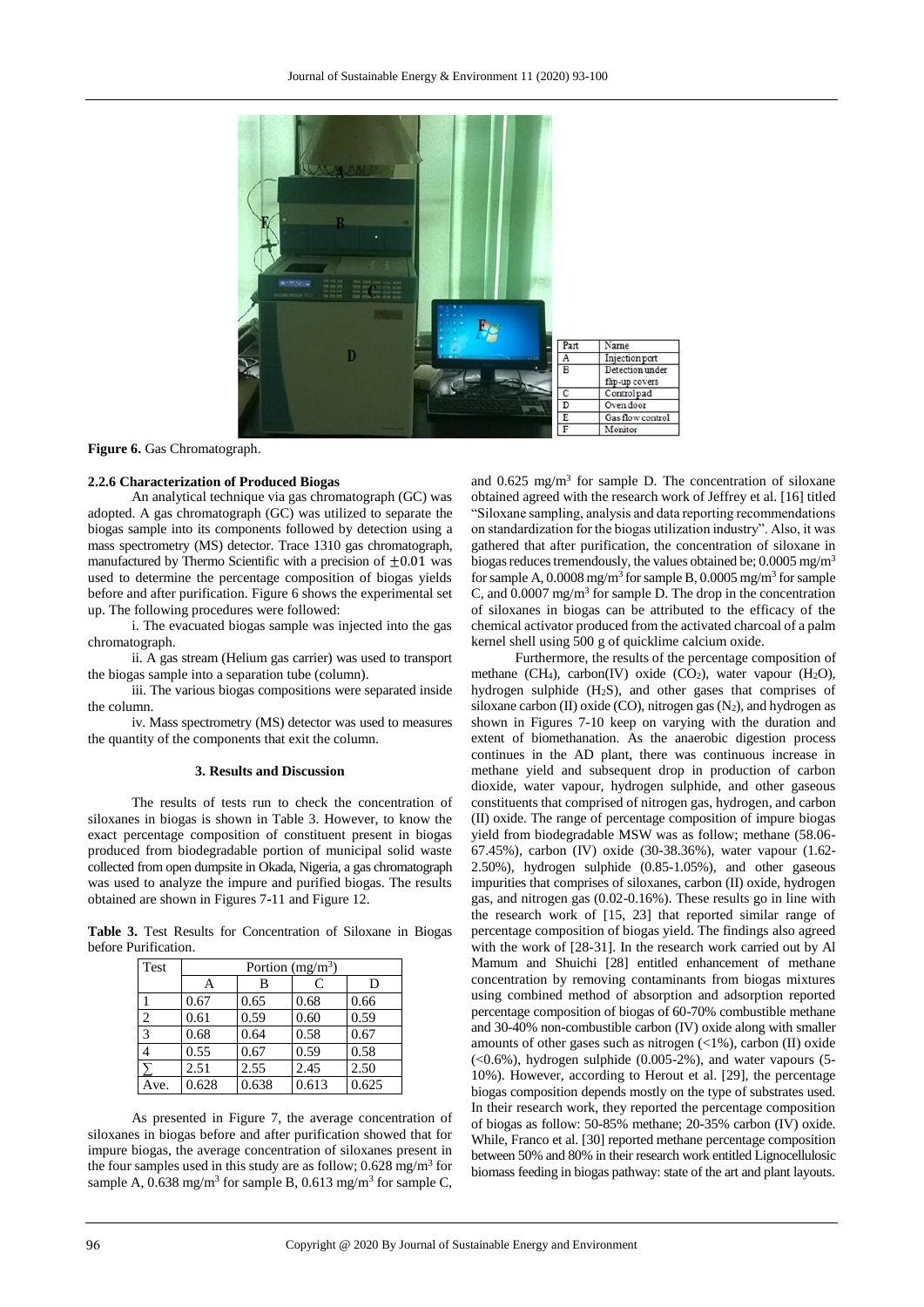

**Figure 7.** Average Concentration of Siloxane in Biogas before and after Purification.



**Figure 8.** Biogas Percentage Composition of Sample A.



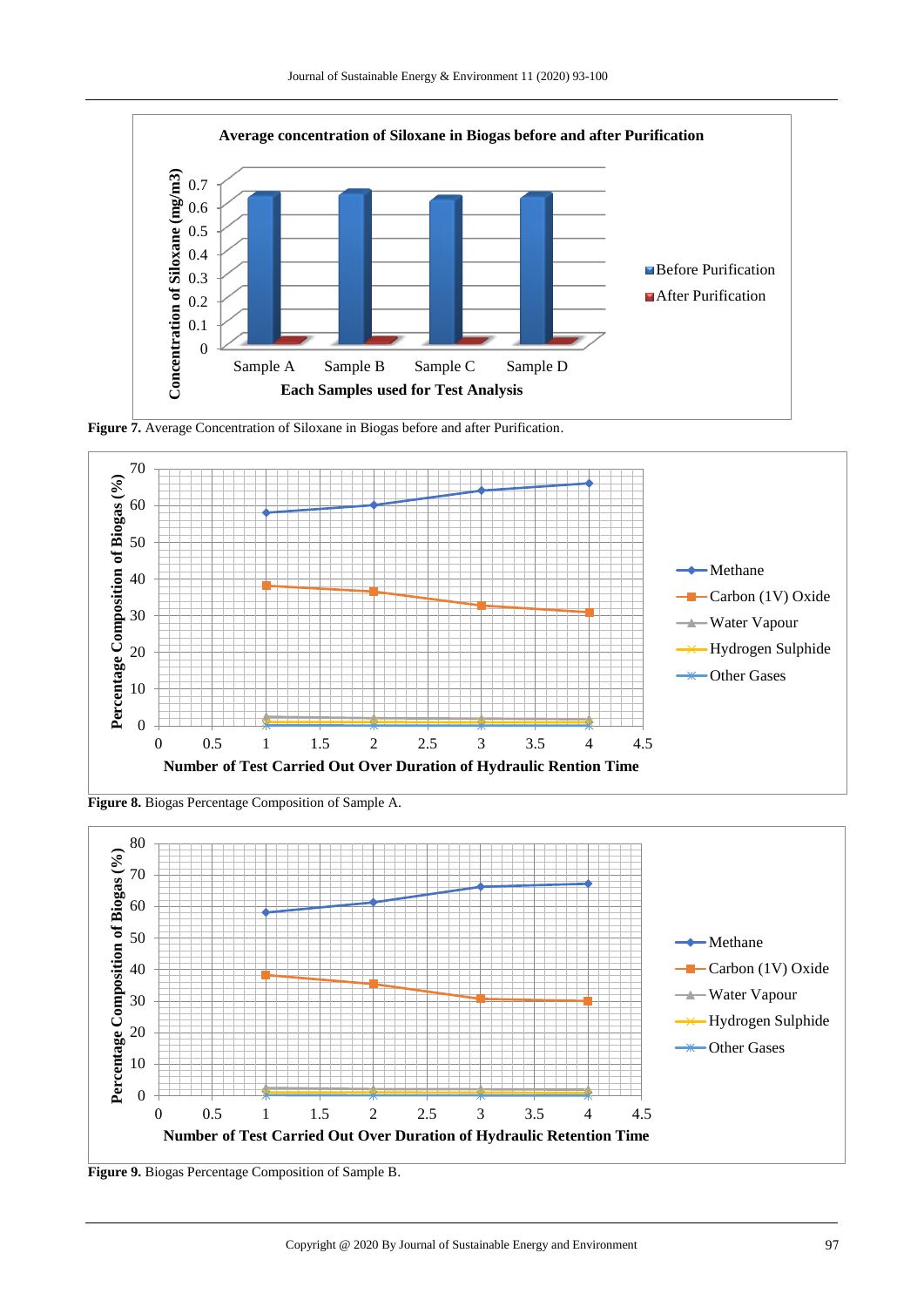Journal of Sustainable Energy & Environment 11 (2020) 93-100



**Figure 10.** Biogas Percentage Composition of Sample C.



**Figure 11.** Biogas Percentage Composition of Sample D.



**Figure 12.** Biogas Percentage Composition of Purified Biogas.

As shown in Figure 12, there was a decreased in the percentage composition of all gaseous components present in biogas. The comparative analysis of percentage (%) composition of methane after purification showed improvement in percentage composition of methane from range of 58.10%**-**67.45% to range of 88.01%**-**89.99%. Also, there was huge drop in percentage

composition of carbon (IV) oxide. Therefore, it can be deduce that the calcium oxide used in purification filter A was able to purify it, thus the drop in percentage composition from range of 30%**-** 38.36% to 10.01%**-**12.84%. The other impurities were totally removed except for water and siloxanes (other gases) that was left with negligible percentages.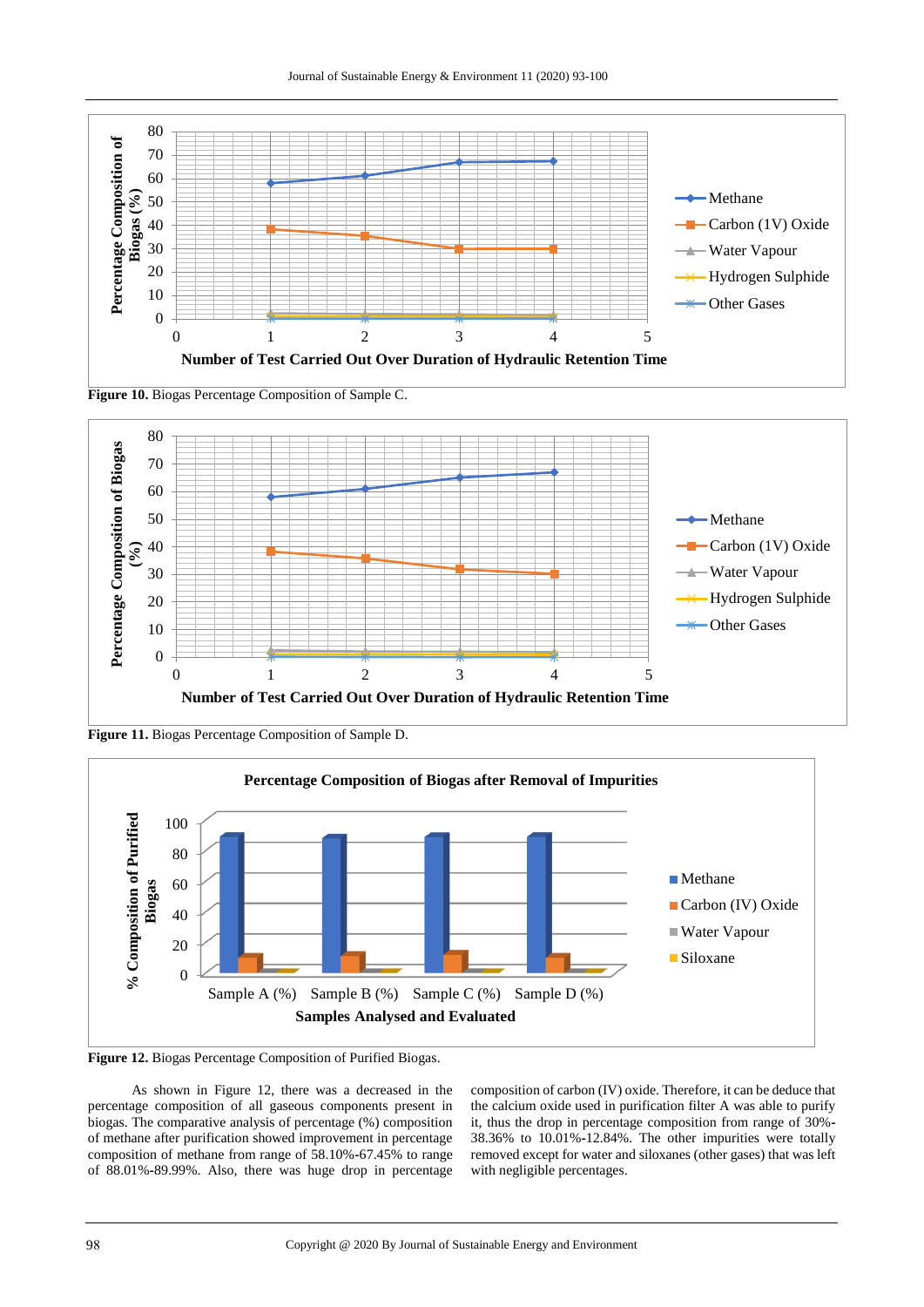#### **4. Conclusion**

In this study, determination and removal of siloxane in energy recovery of biogas from biodegradable portion of municipal solid waste collected from Okada open dumpsite in Nigeria was successfully carried out. This was done mainly to safely use biogas for energy generation in internal combustion engines and power plants. A purification filter was developed for the removal of siloxane and other gaseous impurities from biogas. It can be deduced from the study that the percentage composition of methane (CH4) increases with continuous anaerobic digestion of substrates while the percentage composition of siloxanes, carbon dioxide (CO2) and other impurities decrease with duration and extent of biomethanation over hydraulic retention time. It was also revealed that siloxanes can be removed from biogas with chemical activator produced from the activated charcoal of palm kernel shell. Therefore, biogas containing siloxane impurities can be purified and utilized safely as fuels for engines and power plants.

#### **Acknowledgment**

The researchers acknowledge the support of the staff and students of the Department of Mechanical Engineering, College of Engineering, Igbinedion University, Okada, Nigeria for their professional criticism and support towards the successful completion of this study.

#### **References**

- [1] Owamah, I.H., Izinyon, O.C. and Igbinewekan, P. 2015. Characteristics and quantification of solid waste generation in the Niger Delta Region of Nigeria: a case study of Ogbe**-**Ijoih community in Delta State, *J. of Mat. Cycles and Waste Manag.*, 19(1), 366**-**373.
- [2] Igbinomwanhia, D.I., Ohwovoriole, E.N. and Ejovo, N. 2012. A study of the constraints to residential solid wastes management in Benin Metropolis, Nigeria, *J. of Emerg. Trends in Eng. and Appl. Sci.*, 3(1), 103**-**107.
- [3] Orhorhoro, E.K. and Oghoghorie, O. 2019. Review on solid waste generation and management in sub**-**Saharan Africa: A case study of Nigeria, *J. Appl. Sci. Environ. Manage.*, 23(9), 1729**-**1737.
- [4] Igoni, A.H., Ayotamuno, M.J., Eze, C.L., Ogaji, S.O.T. and Probert, S.D. 2008. Designs of anaerobic of digesters for producing biogas from municipal solid-waste, *Appl. Energ*., 85, 430-438.
- [5] Pathak, H., Jain, N., Bhatia, A., Mohanty, S. and Gupta, N. 2009. Global warming mitigation potential of biogas plants in India, *Env. Moni. and Assess.*, 157, 407-418.
- [6] Subramani, T. and Nallathambi, M. 2012. Mathematical model for commercial production of bio-gas from sewage water and kitchen waste, I*nt. J. of Modern Eng. Res.*, 2(4), 1588-1595.
- [7] Patil, J.H., Raji, M.A., Muralidhara, P.L., Desai, S.M. and Raju, G.K.M. 2012. Kinetic of anaerobic digestion of water hyacinth using poultry litter as inoculum, *Int. J. of Env. Sci. and Develop*., 3(2), 94-98.
- [8] Yan, S., Li, J., Chen, X., Wu, J., Wang, P., Ye, J. and Yao, J. 2011. Enzymatical hydrolysis of food waste and ethanol production from the hydrolysate, *Renew. Energy*, 36, 1259- 1265.
- [9] Pereira, E.G., Da Silva, J.N., De Oliveira, J.L. and Machado, C.S. 2011. Sustainable energy; a review of gasification technologies, *Renewable Sust. Energy Rev.*, 16, 4753-4762.
- [10] Orhorhoro, E.K., Ebunilo, P.O.B. and Sadjere, E.G. 2017. Effect of organic loading rate (OLR) on biogas yield using a single and three-stages continuous anaerobic digestion reactors, *Int. J. of Eng. Res. in Africa*, 39, 147-155.
- [11] Peter, M.K., Alfa, M.I., Datau, G., Aluwong, K.C. and Hadi, K.C. 2017. Design, development and performance evaluation of an anaerobic plant, *American J. of Eng. Res.*, 6(4), 28-33.
- [12] Pfeffer, J.T. 1974. Temperature effects on anaerobic fermentation of domestic refuse, *Biotech and Bioeng*., 16(6), 771-787.
- [13] Wang, L., Shen, F., Yuan, H., Zou, D., Liu, Y., Zhu, B. and Li, X. 2014. Anaerobic co-digestion of kitchen waste and fruit/ vegetable waste: Lab-scale and pilot-scale studies, *Waste Manag.*, 34, 2627-2633.
- [14] Orhorhoro, E.K., Orhorhoro, O.W. and Atumah, E.V. 2018. Performance evaluation of design AD system biogas purification filter, *Int. J. of Math., Eng. and Manag. Sci.*, 3(1), 17-27.
- [15] Ray, N.H.S., Mohanty, M.K. and Mohanty, R.C. 2013. Anaerobic digestion of kitchen waste: Biogas production and pretreatment waste, a review, *Int. J. of Sci. and Res. Publ.*, 3, 11-18.
- [16] Jeffrey, L. and Pierce, P.E. 2011. *Siloxane Sampling, Analysis and Data Reporting Recommendations on Standardization for the Biogas Utilization Industry*. 14th Annual EPA LMOP Conference and Project, Available at: SILOXANE/Siloxane+Sampling,+Analysis+&+Data+Rep orting+Recommendations+-+SCS+Energy.pdf [Accessed 4 th February 2020].
- [17] Ebunilo, P.O.B., Akhator, E.P. and Uzoukwu, N.W. 2016. Siloxane removal from municipal biogas intended for use in internal combustion engines and power plants in Nigeria, *Int. J. of Sci. & Eng. Res.*, 7(3), 36**-**45.
- [18] Popat, S.C. and Deshusses, M.A. 2008. Biological removal of siloxanes from landfill and digester gases: opportunities and challenges, *Environ. Sci. & Tech.*, 42, 8510-8515.
- [19] Accettola, F., Guebitz, G.M. and Schoeftner, R. 2008. Siloxane removal from biogas by biofiltration: biodegradation studies, *Clean Tech. and Environ. Policy*, 10, 211-218.
- [20] Liang, K., Li, R. and Sheehan, J. 2002. Removing siloxanes: Solution to combustion equipment problems, *WEFTEC 2002 Conference Proceedings*, September/October.
- [21] Hagmann, M., Hesse, E., Hentschel, P. and Baurer, T. 2001. Purification of biogas – removal of volatile silicones, *Proceedings Sardinia 2001, Eighth International Waste Management and Landfill Symposium*, S. Margherita di Pula, Cagliari, Italy, 1-5.
- [22] Soreanu, G.M., Be<sup> $1$ </sup>and, P., Falletta, K., Edmonson, L., Svoboda, M. and Al-Jamal, S.P. 2011. Approaches concerning siloxane removal from biogas-A review, *Canadian Biosys. Eng./Le ge´nie des biosyste`mes au Canada*, 53, 8.1**-**8.18.
- [23] Zeigler, J.M. and Fearon, F.W. 1990. *Silicon Based Polymer Science: A Comprehensive Resource*. Washington, DC: American Chemical Society.
- [24] Varaprath, S., Stutts, D.H. and Kozerski, G.E. 2006. A primer on the analytical aspects of silicones attraces levelschallenges and artifacts a review, *Silicon Chem.*, 3, 79102.
- [25] Varaprath, S., Frye, C.L. and Hamelink, J. 1996. Aqueous solubility of permethylsiloxanes (silicones), *Environ. Toxi. and Chem.*, 15(8), 1263-1265.
- [26] Orhorhoro, E.K., Ebunilo, P.O.B. and Sadjere, E.G. 2017. Design of bio-waste grinding machine for anaerobic digestion (AD) system, *European J. of Adv. in Eng. and Tech.*, 4(7), 560-568.
- [27] Simonyan, K.J. and Fasina, O. 2013. Biomass resources and bioenergy potentials in Nigeria, *Africa J. of Agric. Res.*, 8(40), 4975-4989.
- [28] Al Mamun, M.R. and Shuichi, T. 2017. Enhancement of methane concentration by removing contaminants from biogas mixtures using combined method of absorption and adsorption, *Int. J. of Chem. Eng.*, 1-9.